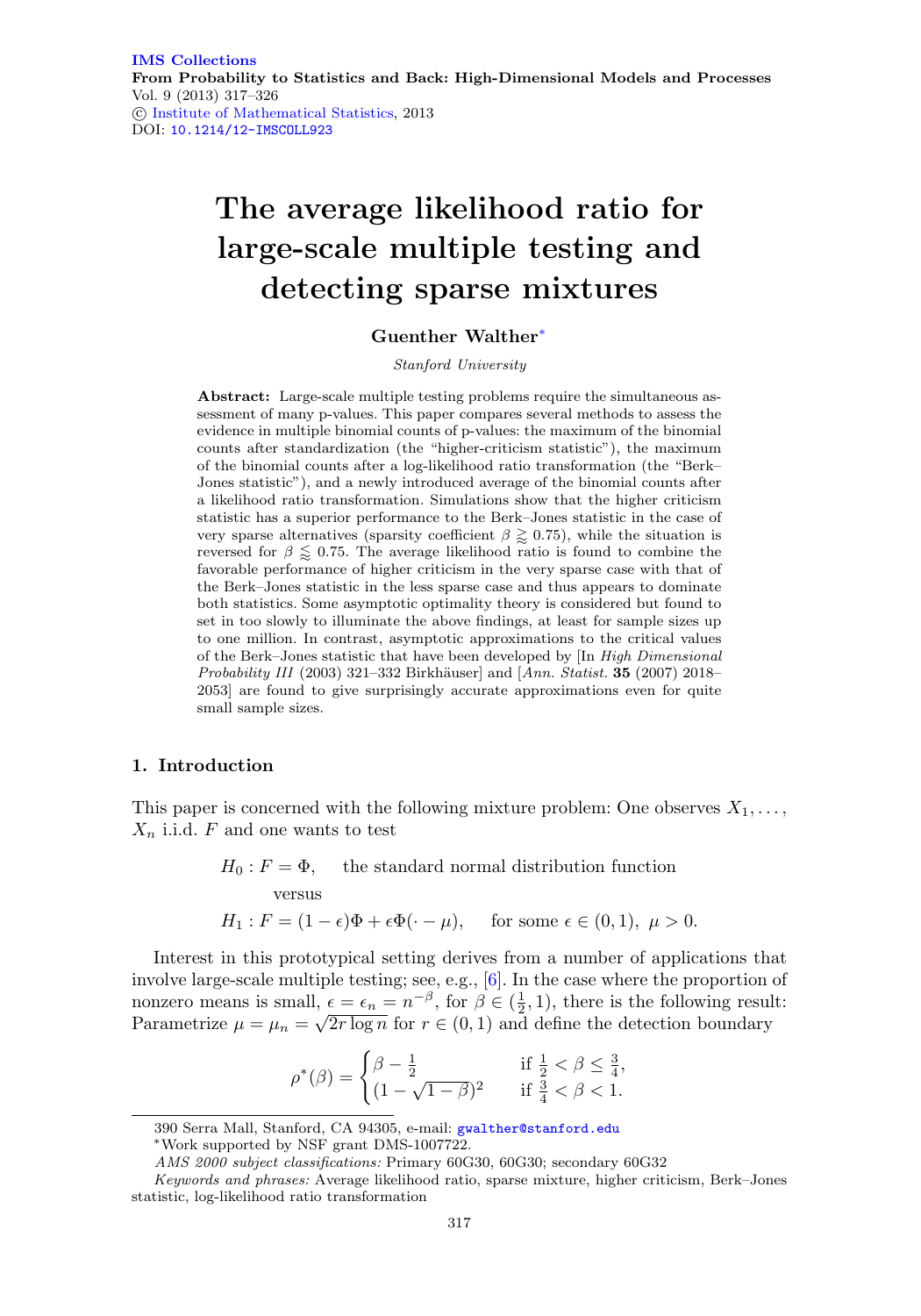If  $r < \rho^*(\beta)$ , then it is impossible to detect the presence of the nonzero means  $\mu_n$ : Any test with asymptotic level  $\alpha \in (0,1)$  can only have trivial asymptotic power α. On the other hand, if  $r > ρ<sup>*</sup>(β)$ , then the likelihood ratio test (which requires the knowledge of  $\beta$  and r) at asymptotic level  $\alpha$  will have asymptotic power 1; see [\[12](#page-8-1), [13](#page-8-2)] and [\[16](#page-8-3)]. But  $\beta$  and r are unknown, so direct application the likelihood ratio test is not possible. [\[16](#page-8-3)] and [\[6\]](#page-8-0) propose to employ the higher criticism statistic

$$
HC_n^* = \max_{1 \le i \le n/2} \sqrt{n} \left( i/n - p_{(i)} \right) / \sqrt{p_{(i)}(1 - p_{(i)})},
$$

where  $p_i = \mathbb{P}(N(0,1) > X_i)$  is the p-value of  $X_i$ , and they show that  $HC_n^*$  also attains the optimal detection boundary, i.e.,  $HC_n^*$  has asymptotic power 1 for all  $\beta \in (\frac{1}{2}, 1)$  and  $r > \rho^*(\beta)$ . Note that  $HC_n^*$  does not require the knowledge of  $\beta$  and r.

## <span id="page-1-0"></span>**2. Combining the evidence of multiple binomial counts**

Denote by  $F_n$  the empirical distribution function of the p-values:  $F_n(t) := \frac{1}{n} \times \sum_{i=1}^n 1(p_i \leq t)$ . Then one sees that  $\sum_{i=1}^{n} 1(p_i \leq t)$ . Then one sees that

(1) 
$$
\text{HC}_{n}^{*} = \max_{t \in \{p_{(1)}, \dots, p_{(n/2)}\}} \sqrt{n} \frac{F_{n}(t) - t}{\sqrt{t(1 - t)}}.
$$

Under the null hypothesis, the p-values  $p_i$  are an i.i.d. sample from  $U[0, 1]$ . Thus the quantity  $\sqrt{n} \frac{F_n(t)-t}{\sqrt{t(1-t)}}$  is the standardized count of p-values that fall in the interval  $(0, t]$ , and so  $HC_n^*$  looks for an excessive number of p-values in the intervals  $(0, t]$ for  $t \in (0, \frac{1}{2}]$  by considering the maximum of these standardized binomial counts over the intervals  $(0, p_{(i)}]$  for  $i = 1, \ldots, n/2$ .

While a standardized binomial random variable is a classical example to illustrate the convergence to a normal distribution, it is important to keep in mind that its long tail is not any more subgaussian: As the success probability moves from  $\frac{1}{2}$  to 0, the long tail becomes increasingly heavy; see Shorack and Wellner [\[19](#page-8-4), Chap. 11.1]. In fact, the first several terms in  $HC_n^*$  even have heavy algebraic tails, as can be seen from an argument similar to Section 3 in [\[6\]](#page-8-0). Since the distribution of the max depends sensitively on the tails, this means that standardizing the counts does not guarantee that all counts are treated equally. Rather,  $HC_n^*$  gives increasingly more weight to counts with smaller index  $i$ . This raises the question what effect this has on the performance of  $HC_n^*$ .

To investigate this issue, we can compare the performance of  $\mathrm{HC}^*_n$  with a statistic that standardizes the binomial counts differently to avoid unequal and heavy tails. Such a standardization is given by the log-likelihood ratio transformation. Define

$$
\log LR_n(t) = \begin{cases} nF_n(t) \log \frac{F_n(t)}{t} + n(1 - F_n(t)) \log \frac{1 - F_n(t)}{1 - t} & \text{if } 0 < t < F_n(t), \\ 0 & \text{otherwise,} \end{cases}
$$

where  $\log LR_n(t)$  is the one-sided log-likelihood ratio statistic for testing whether the parameter of the binomial count  $nF_n(t)$  equals t vs. whether it is larger than t. The log-likelihood ratio transformation possesses the important property that it produces clean subexponential tails under the null hypothesis, no matter what the binomial parameter t. This fact is implicit in the proof of the Chernoff–Hoeffding theorem; see [\[11\]](#page-8-5). One can now proceed as with  $HC_n^*$  and take the maximum of the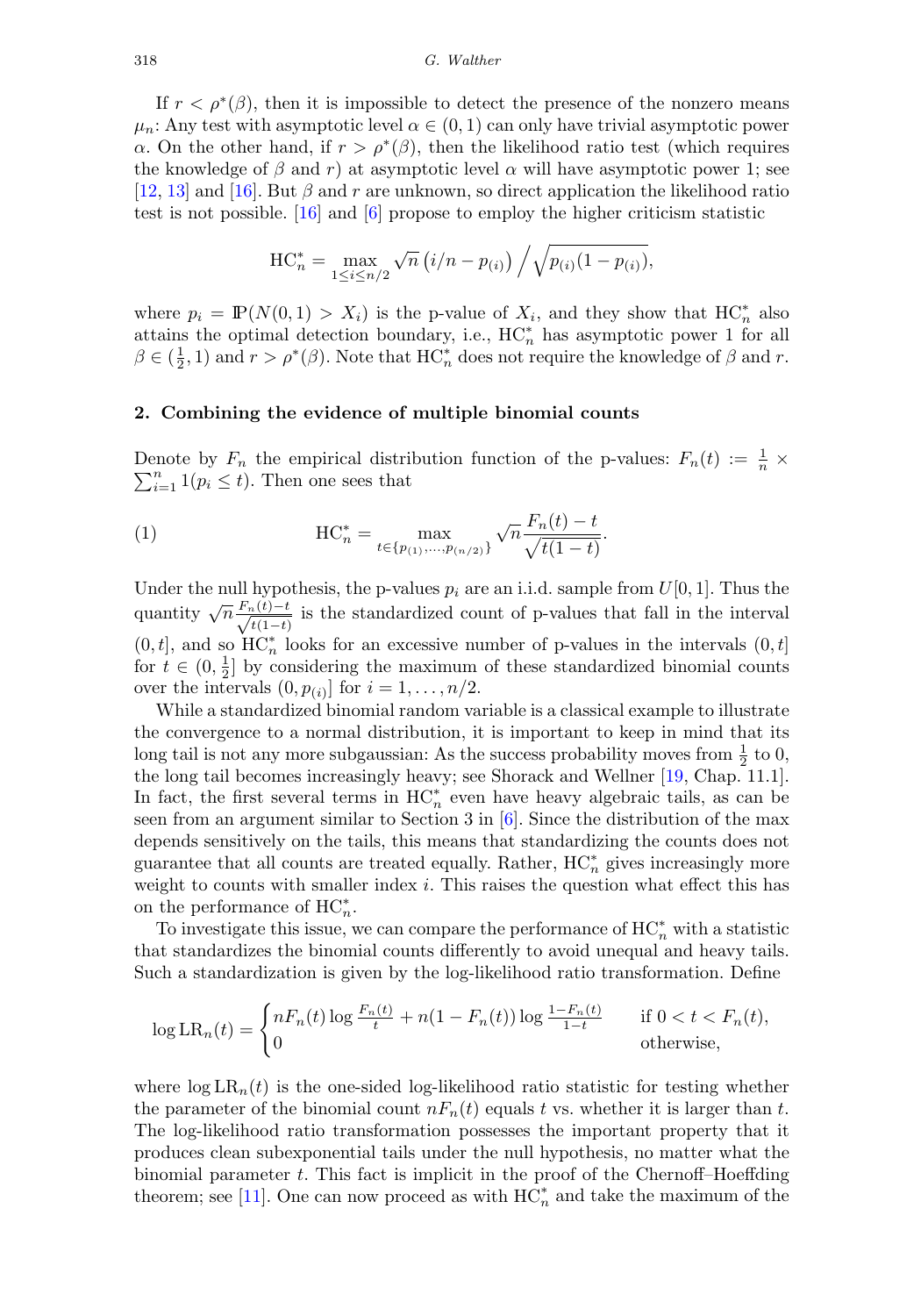

<span id="page-2-0"></span>FIG 1. Power of  $HC_n^*$  (dashed) and  $BJ_n^+$  (dash-dot) as a function of the sparsity parameter  $\beta$ . The left plot shows power for sample size  $n = 10^4$ , the right plot for  $n = 10^6$ .

thus standardized binomial counts over the random intervals  $(0, p_{(i)})$ . This essentially yields a statistic proposed by [\[2\]](#page-8-6):

$$
BJ_n^+ = \max_{1 \le i \le n/2} \log LR_{n,i},
$$

where  $\log LR_{n,i} := \log LR_n(p_{(i)}) = (i \log \frac{i}{np_{(i)}} + (n-i) \log \frac{1-i/n}{1-p_{(i)}}) \mathbb{1}(p_{(i)} < \frac{i}{n}).$  BJ $^+_n$ was shown by [\[6\]](#page-8-0) to also attain the optimal detection boundary. Both  $\mathrm{HC}^*_n$  and  $\mathrm{BJ}^+_n$ are special cases of a family of goodness-of-fit tests based on  $\phi$ -divergences that are introduced and studied by [\[15\]](#page-8-7).

We compare the power of  $HC_n^*$  and  $BJ_n^+$  against alternatives  $\mu_n = \sqrt{2r \log n}$  with  $r = r(\beta) = 1.2\rho^*(\beta) + 0.1$  for ten equally spaced values of  $\beta$  between 0.5 and 1. The significance level was set to 5% by estimating the exact finite sample critical values of  $HC_n^*$  and  $BJ_n^+$  with  $10^5$  simulations. The power of  $HC_n^*$  and  $BJ_n^+$  was then simulated with  $10<sup>4</sup>$  $10<sup>4</sup>$  simulations. The left plot in Figure 1 shows the resulting power values for sample size  $n = 10^4$ , the right plot for sample size  $n = 10^6$ . One sees that  $HC_n^*$  has a better detection performance in the very sparse case  $\beta \gtrapprox \frac{3}{4}$ , while  $BJ_n^+$ has a better performance for smaller  $\beta$ .

The preceding discussion suggests the following explanation of this result: [\[6\]](#page-8-0) observed that for  $\beta \in \left[\frac{3}{4}, 1\right)$  the strongest evidence against  $H_0$  is found near the maximum of the observations, i.e., at the smallest p-values. Since  $HC_n^*$  gives more weight to smaller p-values compared to  $\mathrm{BJ}_n^+$ ,  $\mathrm{HC}_n^*$  will have more power. But when  $\beta \in (\frac{1}{2}, \frac{3}{4})$ , then the most informative place to look is at larger p-values, i.e., one needs to examine the count of p-values in the interval  $(0, t]$  for certain  $t \in (0, 1)$ . Since  $HC_n^*$  gives less weight to the evidence in those intervals, it suffers a performance penalty in this case.

The simulation study also confirms the cautionary remarks in [\[6\]](#page-8-0) about the sample size required for the above asymptotic optimality theory to adequately assess the performance of statistical procedures. Both  $HC_n^*$  and  $BJ_n^+$  attain the optimal detection boundary, i.e., have asymptotic power 1 against the alternatives considered in the above simulation study. But even for a sample size of one million, their detection power is quite small for a large range of  $\beta$  values. Moreover, the difference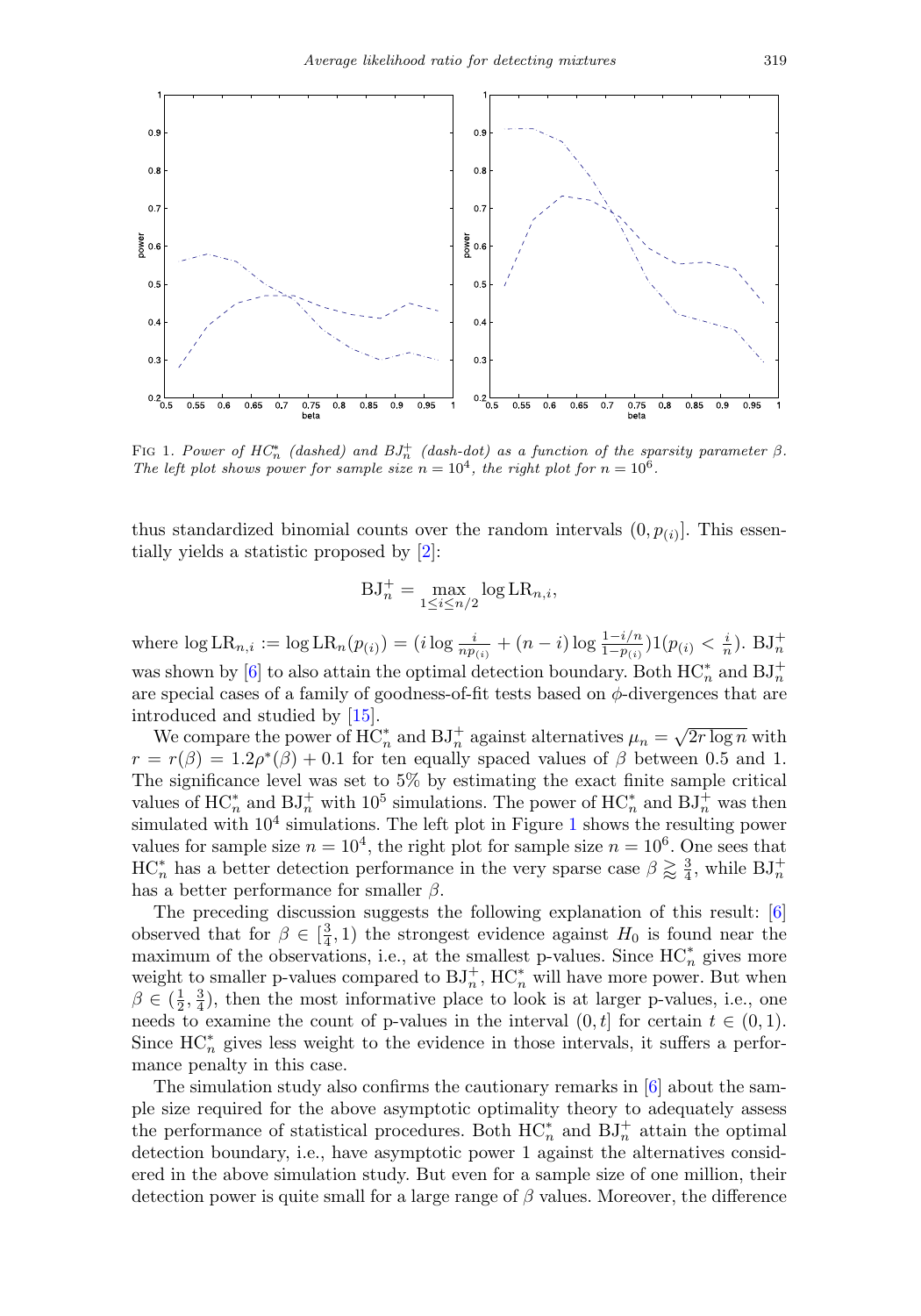in power between these two optimal procedures is larger than the gain in power obtained by increasing the sample size 100fold from  $n = 10^4$  to  $n = 10^6$ . Thus it appears that the asymptotic optimality theory sets in too slowly to be informative for sample sizes up to at least a million, and it seems prudent to instead assess the performance of such procedures primarily via simulation studies.

The difference in performance between  $HC_n^*$  and  $BJ_n^+$  for various  $\beta$  raises the question whether this difference represents an unavoidable trade-off, or whether it is possible to improve on this overall performance. If a better performance is possible, how should one go about developing a better test?

## **3. The average likelihood ratio statistic**

A promising approach to obtain good power uniformly in  $\beta$  is a minimax test, which is typically constructed as a Bayes solution with respect to a least favorable prior; see Lehmann and Romano [\[17](#page-8-8), Chap. 8.1]. But in the context at hand, such a construction appears to be involved since it requires the specification a multivariate prior over an appropriate set of alternative distributions.

Instead we proceed as follows: suppose we start with an noninformative uniform prior for the parameter  $\beta$  on  $(\frac{1}{2}, 1)$ . Given  $\beta$ , we can use knowledge about the problem to construct an appropriate conditional test: [\[6](#page-8-0)] observe that for  $\beta \in \left[\frac{3}{4}, 1\right)$ the most promising approach is essentially to look at the smallest p-value. Thus we put prior probability  $\frac{1}{2}$  on the likelihood ratio test over the interval  $(0, p_{(1)})$ . For  $\beta \in (\frac{1}{2}, \frac{3}{4})$ , the most promising interval to detect alternatives with r close to the detection boundary  $\rho^*(\beta) = \beta - \frac{1}{2}$  is the interval  $(0, n^{-4r}]$ . Thus given such a  $\beta$ , we will employ the likelihood ratio test on the interval  $(0, t]$  with  $t = n^{-4(\beta - \frac{1}{2})}$ . If  $\beta \sim$  $U(\frac{1}{2}, \frac{3}{4})$ , then  $t = n^{-4(\beta - \frac{1}{2})}$  has density proportional to  $\frac{1}{t}$  on  $(\frac{1}{n}, 1)$ . Approximating the resulting posterior integral with the corresponding weighted sum of the  $p_{(i)}$  and observing that the normalizing factor of the weights is  $\sum_{i=2}^{n/2} \frac{1}{i} \approx \log(n/3)$  yields the average likelihood ratio,

$$
ALR_n = \frac{1}{2}LR_{n,1} + \frac{1}{2} \sum_{i=2}^{n/2} \frac{1}{i \log(n/3)} LR_{n,i},
$$

where

$$
\text{LR}_{n,i} = \begin{cases} \left(\frac{i}{np_{(i)}}\right)^i \left(\frac{1-\frac{i}{n}}{1-p_{(i)}}\right)^{n-i} & \text{if } p_{(i)} < \frac{i}{n},\\ 1 & \text{otherwise.} \end{cases}
$$

Thus  $LR_{n,i}$  is the one-sided likelihood ratio statistic for testing whether the parameter of the binomial count on  $(0, t]$  equals t, evaluated at  $t = p_{(i)}$ .

#### **Theorem.**  $ALR_n$  attains the optimal detection boundary.

*Proof.* Note that it was shown in  $[6]$  $[6]$  that with probability converging to 1 there exists an index  $i \in \{1, ..., n/2\}$  such that  $\log LR_{n,i} \gtrapprox n^{\kappa}$ , where  $\kappa = \kappa(\beta, r) > 0$ . Hence  $\mathrm{BJ}_n^+$  (and  $\mathrm{HC}_n^*$ ) grow algebraically fast under the alternative. Now  $\mathrm{LR}_{n,i} =$  $\exp(\log LR_{n,i}) \geq \exp(n^{\kappa})$ . Thus  $\text{ALR}_n$  grows exponentially fast. Some informal arguments given below suggest that  $ALR_n$  may have a limiting distribution under  $H_0$ , but to complete the proof in a rigorous way it is enough to employ the upper bound  $\text{ALR}_n \leq 2 \exp(BJ_n^+)$  together with  $\text{BJ}_n^+/\log \log n \stackrel{p}{\to} 1$  under  $H_0$ ; see Jager and Wellner [\[15](#page-8-7), Thm. 3.1].□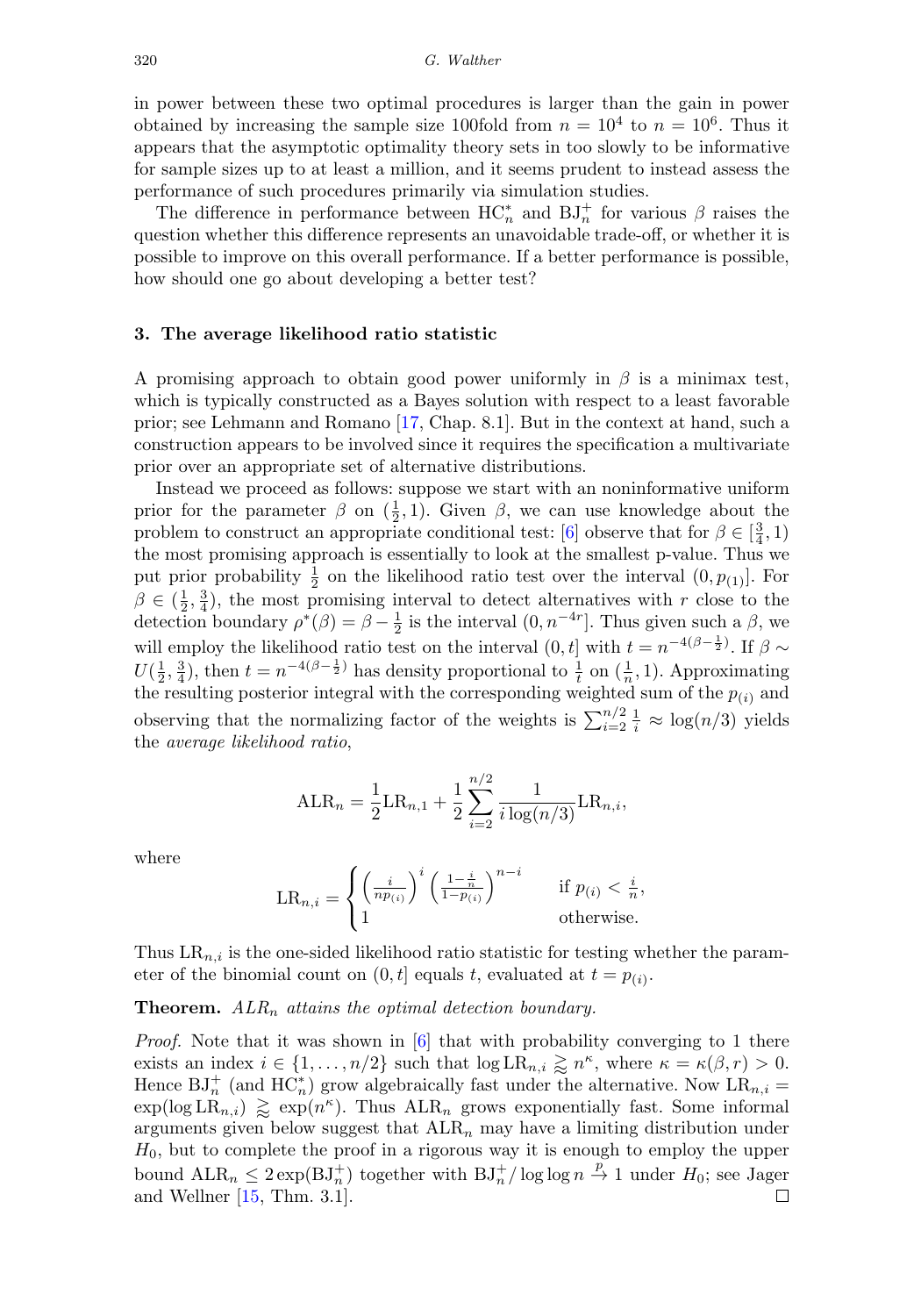

<span id="page-4-0"></span>FIG 2. Power of  $ALR_n$  (solid),  $HC_n^*$  (dashed) and  $BJ_n^+$  (dash-dot) as a function of the sparsity parameter  $\beta$ . The left plot shows power for sample size  $n = 10^4$ , the right plot for  $n = 10^6$ .

The exponential increase of  $ALR_n$  has to be taken with a grain of salt. Depending on  $\beta$  and r, the constant  $\kappa(\beta, r)$  may be close to zero. Then an enormous n is required for  $LR_{n,i}$  to overcome the divisor  $i\log(n/3)$  if  $i \geq 2$ . Of course, the same calamity befalls  $\mathrm{BJ}_n^+$  and  $\mathrm{HC}_n^*$ , where the polynomial  $n^\kappa$  needs to overcome a critical value of order log log n. This appears to be one of the reasons why the asymptotic theory is so slow to take hold.

As discussed above, it is therefore preferrable to evaluate the performance of ALR<sub>n</sub> with a simulation study. Figure [2](#page-4-0) compares the power of  $\text{ALR}_n$ ,  $\text{HC}_n^*$ , and  $BJ_n^+$  in the same setting that was considered in Section [2.](#page-1-0)

One sees that  $\text{ALR}_n$  combines the good performance of  $\text{HC}^*_n$  at larger  $\beta$  with the good performance of  $\mathrm{BJ}_n^+$  at smaller  $\beta$  and thus results in a test that appears to dominate both  $HC_n^*$  and  $BJ_n^+$ .

To avoid numerical difficulties when n is large, it is advisable to rewrite  $LR_{n,i} =$  $\exp(\log LR_{n,i})$  with  $\log LR_{n,i}$  given in Section [2.](#page-1-0) As above, the simulation study used a size of 5% for all three tests by estimating the exact finite sample critical values with  $10<sup>5</sup>$  simulations. Since such a simulation may not be practical for larger samples, it is of interest to explore whether reasonably accurate asymptotic approximations are available.

## **4. Asymptotic approximations for the null distributions**

A first attempt to derive a simple large sample approximation for the critical values of HC<sup>\*</sup><sub>n</sub> and BJ<sup>+</sup><sub>n</sub> can be based on HC<sup>\*</sup><sub>n</sub>/ $\sqrt{2 \log \log n}$ <sup>D</sup> + 1 and BJ<sup>+</sup><sub>n</sub>/ $\log \log n$ <sup>D</sup> + 1, which follows, e.g., from Jager and Wellner [\[15,](#page-8-7) Thm. 3.1]. The significance levels which follows, e.g., from Jager and weilder  $\frac{13}{\sqrt{2 \log \log n}}$  and  $\log \log n$  for HC<sup>\*</sup><sub>n</sub> and og log n for HC<sup>\*</sup><sub>n</sub> and  $BJ_n^+$ , respectively, are listed under "thresh" in Table [1.](#page-5-0) One sees that the resulting size of the tests is very large even for  $n = 10^6$ .

A more refined approximation can be derived from results about the convergence to an extreme value distribution. In the case of  $HC_n^*$ , this result follows from [\[14\]](#page-8-9) and [\[8\]](#page-8-10); see also Shorack and Wellner [\[19](#page-8-4), Chap. 16]. In the case of  $BJ_n^+$  a proof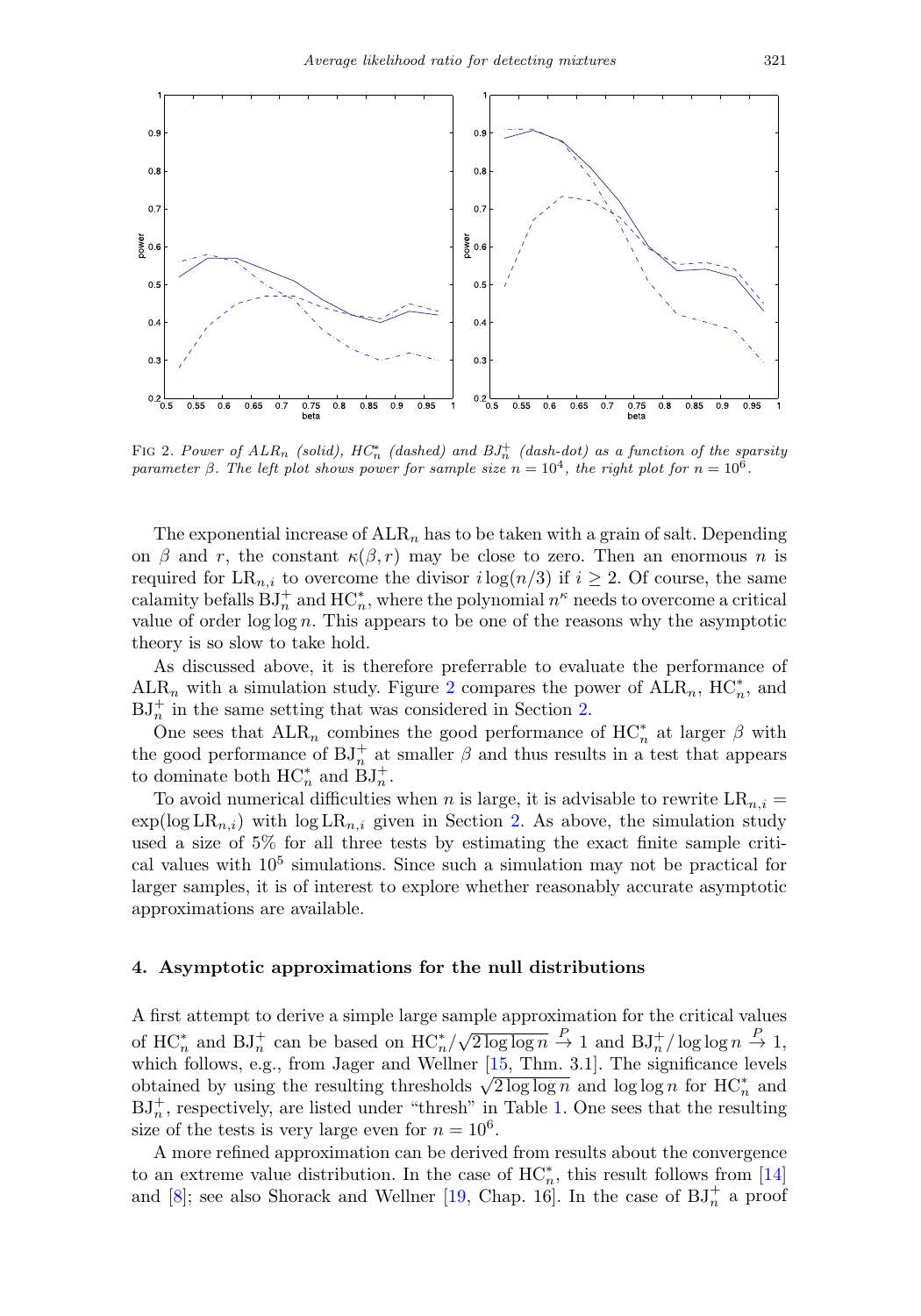| Calibration          |                          | $_{\rm thresh}$          |          | EVI  |          |          | EVII     |      |          |      |  |  |  |
|----------------------|--------------------------|--------------------------|----------|------|----------|----------|----------|------|----------|------|--|--|--|
| Statistic            | $HC_n^*$                 | $BJ_n^+$                 | $HC_n^*$ |      | $BJ_n^+$ |          | $HC_n^*$ |      | $BJ_n^+$ |      |  |  |  |
| Nominal level in $%$ | $\overline{\phantom{0}}$ | $\overline{\phantom{a}}$ | 5        | 10   | 5        | 10       | 5        | 10   | 5        | 10   |  |  |  |
| $n = 10^{2}$         | 44.7                     | 34.7                     | 20.8     | 27.2 | 7.2      | 13.4     | 19.6     | 25.3 | 6.2      | 11.4 |  |  |  |
| $10^{3}$             | 45.0                     | 34.0                     | 20.0     | 26.2 | 6.7      | $12.3\,$ | 19.1     | 25.1 | $6.1\,$  | 11.2 |  |  |  |
| 10 <sup>4</sup>      | 45.7                     | 34.4                     | 19.2     | 25.2 | 6.4      | 11.7     | 18.6     | 24.3 | 5.9      | 10.9 |  |  |  |
| $10^5$               | 45.6                     | 34.4                     | 18.4     | 24.4 | 6.2      | 11.3     | 17.9     | 23.7 | 5.9      | 10.7 |  |  |  |
| $10^6$               | 46.0                     | 34.9                     | 18.0     | 23.9 | 6.2      | 11.4     | 17.6     | 23.3 | 5.9      | 10.8 |  |  |  |

<span id="page-5-0"></span>TABLE 1 Finite sample significance levels (in %) of  $HC_n^*$  and  $BJ_n^+$  for various asymptotic approximations<br>to critical values. Based on  $10^5$  simulations

was sketched in [\[2\]](#page-8-6). [\[23\]](#page-9-0) note an apparent error in that sketch and give a rigorous proof. See also Jager and Wellner [\[15](#page-8-7), Thm. 3.1] for a unified treatment of  $HC_n^*$  and  $BJ$ . The latter theorem establishes convergence of two-sided versions of  $BJ_n^+$  and  $\frac{1}{2}(\mathrm{HC}_n^*)^2$ , after centering, to an extreme value distribution with distribution function  $E_v^4(x) = \exp(-4 \exp(-x))$ . As remarked in Shorack and Wellner [\[19](#page-8-4), p. 600, the two one sided versions as well as the two halves  $(i \leq n/2)$  are asymptotically independent. Therefore the pertinent limit for  $HC_n^*$  and  $BJ_n^+$  considered here should be  $E_v^1$ . The resulting approximation for the level  $\alpha$  critical value for  $BJ_n^+$  is

<span id="page-5-1"></span>(2) 
$$
q_{\alpha} := \log \log n + \frac{1}{2} \log \log \log n - \frac{1}{2} \log(4\pi) - \log(-\log(1-\alpha)),
$$

and the corresponding approximation for  $HC_n^*$  is  $\sqrt{2q_\alpha}$ . It is known that convergence to an extreme value distribution is typically extremely slow; see [\[10\]](#page-8-11). Thus there would seem to be little hope that the above approximation is useful for moderate sample sizes, in particular since it involves a doubly-iterated (!) logarithm. But surprisingly, the simulation study in Table [1](#page-5-0) shows that the above approximation (labeled "EVI") is quite good for  $BJ_n^+$  even for sample sizes as small as  $n = 100$ . This appears to be another benefit of the clean exponential tails resulting from the log-likelihood ratio transformation. Unfortunately, the approximation does not work well for  $HC_n^*$ , where it yields very anti-conservative results.

[\[23](#page-9-0)] suggest a further improvement for the approximation to  $BJ_n^+$  by using the centering  $c_n^2/(2b_n^2)$  with  $c_n = 2 \log \log n + \frac{1}{2} \log \log \log n - \frac{1}{2} \log(4\pi)$  and  $b_n^2$  $2 \log \log n$  in place of the first three terms on the right hand side of  $(2)$ . The results of this approximation are labeled "EVII" in Table [1](#page-5-0) and show a further improvement for  $BJ_n^+$ , but still not a useful outcome for  $HC_n^*$ . This is presumably due to the heavy binomial tails which are not taken care of by the standardization in  $HC_n^*$ .

In connection to this it is worth pointing out that a key argument in proving the above limit theorems is to show that with high probability the first  $\log^5 n$  terms in  $HC_n^*$  and  $BJ_n^+$  do not contribute to the maximum, and that for the remaining terms a strong approximation with a Brownian bridge is applicable. In particular, this means that asymptotically the heavy binomial tails don't matter, and that the maximum will not be attained at the first few terms. But as shown by the simulations above and elsewhere, such as in  $[6]$ , this is certainly not the case for sample sizes of up to at least  $n = 10^6$ , which is the largest sample size we could explore in a reasonable amount of time. As remarked in Wellner [\[22,](#page-9-1) p. 43] concerning the applicability of the asymptotic results, one needs  $n > 1,010,388 \approx 10^6$  just to get  $\log^5 n < n/2.$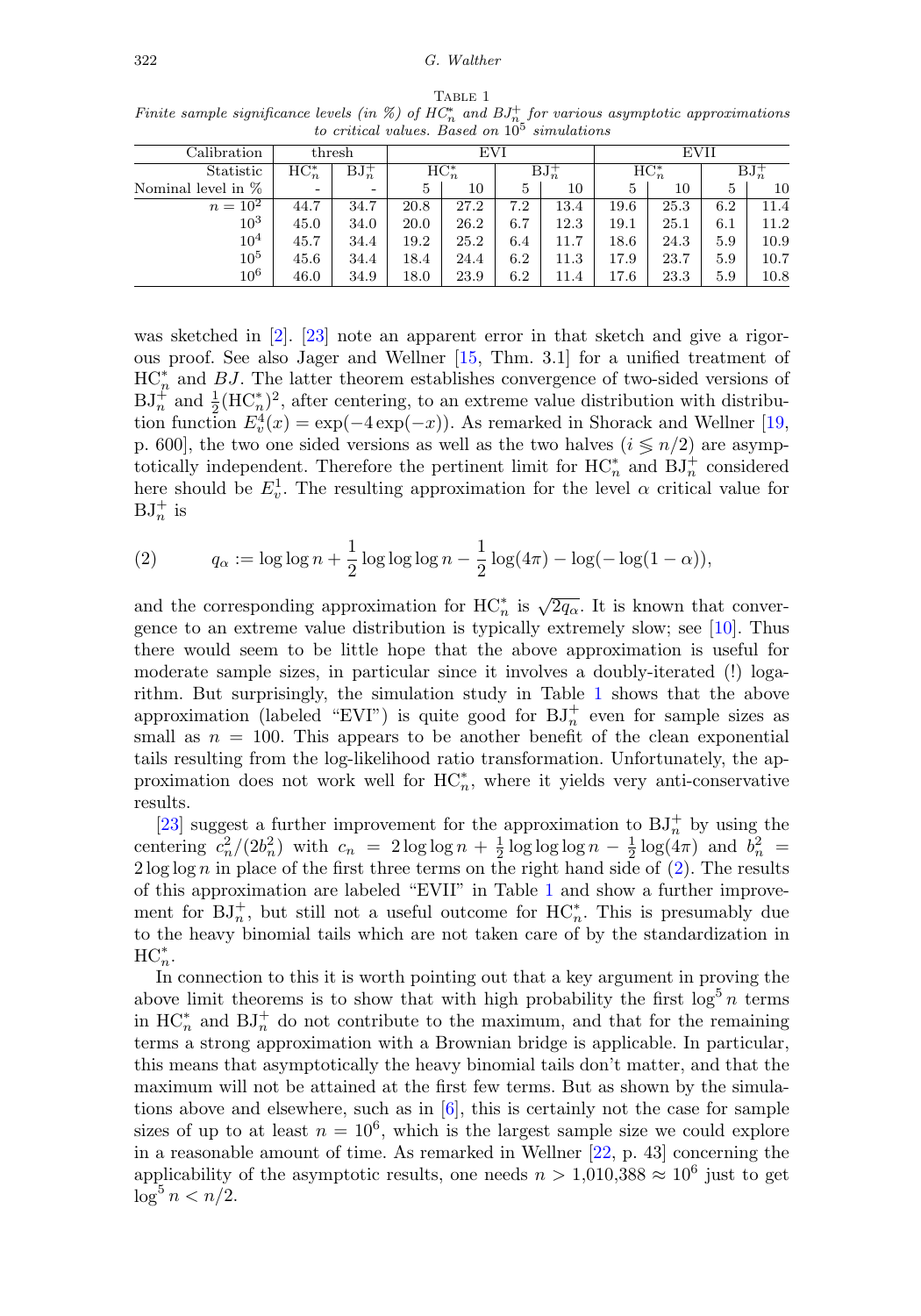Next we consider  $\text{ALR}_n$  and write

$$
\log LR_{n,1} = \left[ \log \frac{1}{np_{(1)}} + (n-1) \log \frac{1-1/n}{1-p_{(1)}} \right] 1(p_{(1)} < 1/n)
$$
  
= 
$$
\left[ -\log \left( np_{(1)} \left( 1 - \frac{np_{(1)}}{n} \right)^n \right) + \log(1-p_{(1)}) + (n-1) \log(1-1/n) \right] 1(np_{(1)} < 1).
$$

Recall that under  $H_0$  we can use the representation  $p_{(1)} \stackrel{d}{=} E_1/(E_1 + \cdots + E_{n+1}),$ where  ${E_i}$  is an infinite sequence of i.i.d.  $Exp(1)$  random variables; see Shorack and Wellner [\[19,](#page-8-4) p. 335]. Thus  $log LR_{n,1}$  has the same distribution as a random variable that converges a.s. to  $(-\log E_1 + E_1 - 1)1(E_1 < 1)$  by the strong law. Hence

(3) 
$$
LR_{n,1} \stackrel{d}{\rightarrow} \left(\frac{\exp(E_1)}{eE_1}\right)^{1(E_1 < 1)}
$$

Next, set  $\mathcal{I}_n := \{i : p_{(i)} \leq \log^5 n/n\}$ . Using (A.4) in [\[6](#page-8-0)] and (26) on page 602 of [\[19\]](#page-8-4), we get

.

$$
\max_{i \in \mathcal{I}_n} \log \mathrm{LR}_{n,i} \le \max_{i \in \mathcal{I}_n} \frac{\left(\frac{i}{n} - p_{(i)}\right)^2}{2p_{(i)}(1 - p_{(i)})} = o_p(\log \log n).
$$

Hence on the event  $\mathcal{A}_n := \{ \# \mathcal{I}_n \leq 2 \log^5 n \}$ :

$$
\sum_{i \in \mathcal{I}_n} \frac{1}{i \log(n/3)} \text{LR}_i \le \exp\left( \left( o_p(\log \log n) \right) \frac{2 \log \log n}{\log(n/3)} \right) = o_p(1),
$$

and  $\mathbb{P}(\mathcal{A}_n^c) = \mathbb{P}(\text{bin}(n, \log^5 n/n) > 2 \log^5 n) \to 0$  by Chebychev.

For  $p_{(i)} > \log^5 n/n$  one can proceed as in the proof of Theorem 3.1 in [\[15](#page-8-7)], also the proof of Theorem 1.1 in [\[23\]](#page-9-0), and as on page 601 of [\[19\]](#page-8-4), and first approximate the log-likelihood ratio process by the square of the normalized empirical process and then by the square of a normalized Brownian Bridge. This suggests that

$$
\sum_{i=2}^{n/2} \frac{1}{i \log(n/3)} \text{LR}_{n,1} \approx L_n := \frac{1}{\log n} \int_{1/n}^{1/2} \frac{1}{t} \exp\left(\frac{B^{+2}(t)}{2t(1-t)}\right) dt.
$$

It is not clear whether  $L_n$  has a finite limit distribution. Simulations show that the quantiles of  $L_n$  increase very slowly as n increases from  $10^2$  to  $10^6$ . Formally applying l'Hôpital's rule gives  $\lim_{n\to\infty} L_n = \lim_{n\to\infty} \exp(\frac{B^{+2}(1/n)}{2/n(1-1/n)})$ . Since  $\exp(\frac{B^{+2}(1/n)}{2/n(1-1/n)}) \stackrel{d}{=} \exp(\frac{1}{2}Z^{+2})$  with  $Z \sim N(0, 1)$ , a conjecture for the limit law of  $ALR_n$  would be

<span id="page-6-0"></span>(4) 
$$
\frac{1}{2} \left( \frac{\exp(E_1)}{eE_1} \right)^{1(E_1 < 1)} + \frac{1}{2} \exp\left(\frac{1}{2}Z^{+2}\right).
$$

This expression reflects the fact that the beta distribution of the first order statistic behaves like an exponential distribution, while sufficiently larger order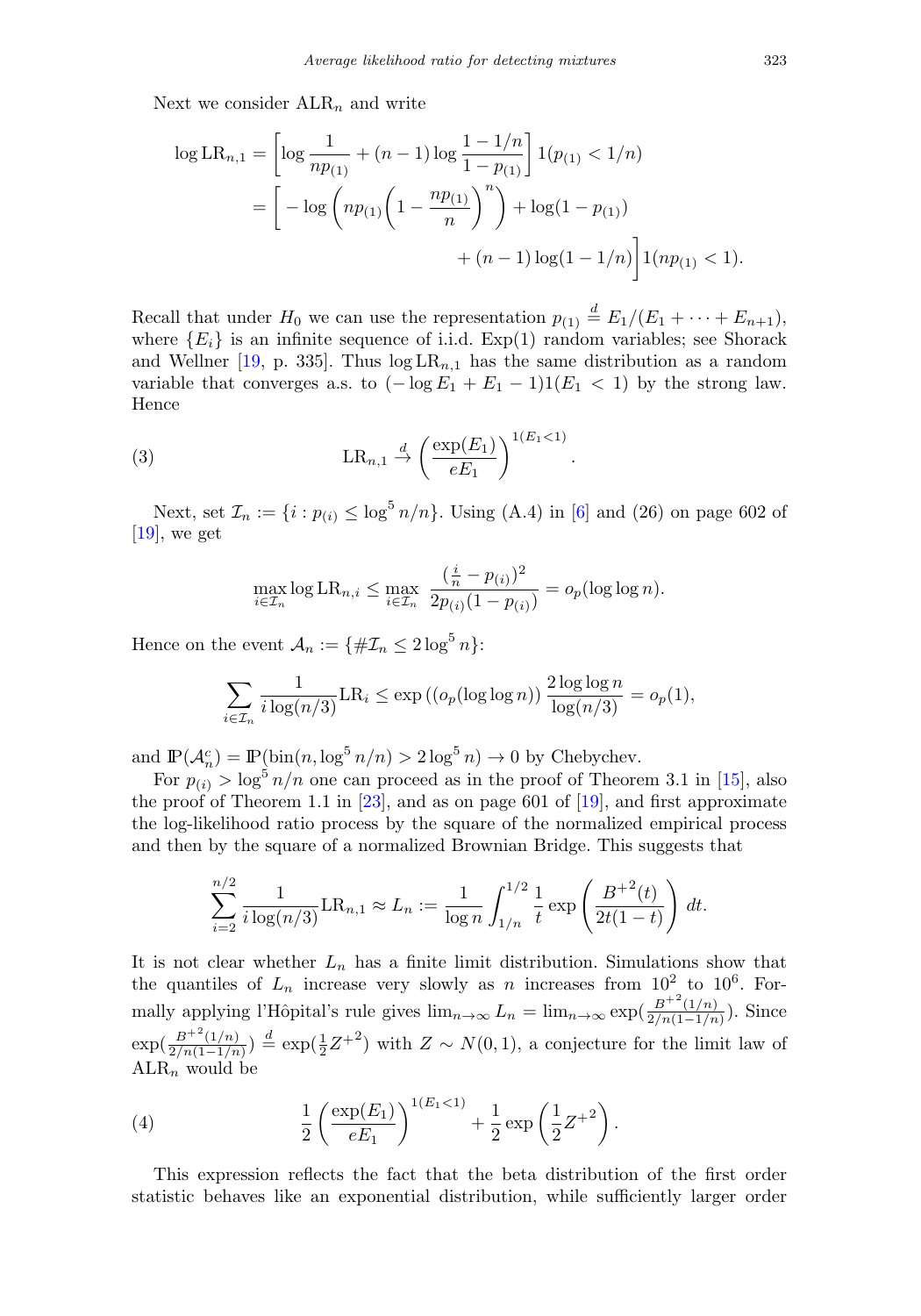TABLE 2

<span id="page-7-0"></span>Finite sample significance levels (in  $\%$ ) of  $ALR_n$  for two different approximations to the critical values of  $ALR_n$ . Based on  $10^5$  simulations

|                     |     | Calibration 1 | Calibration 2 |      |  |  |
|---------------------|-----|---------------|---------------|------|--|--|
| Nominal level in \% | 5.  | 10            |               | 10   |  |  |
| $n = 10^2$          | 6.3 | 12.5          | 6.2           | 11.7 |  |  |
| $10^{3}$            | 6.0 | 12.0          | 5.9           | 11.3 |  |  |
| $10^{4}$            | 5.8 | 11.9          | 5.7           | 11.1 |  |  |
| $10^5\,$            | 5.7 | 11.7          | 5.6           | 11.0 |  |  |
| $10^{6}$            | 5.7 | 11.8          | 5.4           | 11.0 |  |  |

statistics possess a beta distribution that is closer to a normal. Of course, l'Hôpital's rule is not applicable since  $\lim_{n\to\infty} \exp(\frac{(B^+)^2(1/n)}{2/n(1-1/n)})$  does not exist by the law of the iterated logarithm for the Brownian bridge, so even if the law of  $L_n$  converges, the limit does not have to be the law of  $\exp(\frac{1}{2}Z^{+2})$ .

Table [2](#page-7-0) gives the finite sample significance levels of  $ALR_n$  resulting from the approximation [\(4\)](#page-6-0) in the column "Calibration 1." The critical values used for calibration 1 are 6.05 and 3.42, which were obtained from  $10^5$  simulations of [\(4\)](#page-6-0). Calibration 2 uses  $L_n$  with  $n = 10^5$  in place of  $\exp(\frac{1}{2}Z^{+2})$ . The resulting critical values are 6.16 and 3.60. One sees that both approximations are reasonably accurate, albeit somewhat anti-conservative, for the sample sizes considered.

## **5. Relation to other work and open problems**

Different variations of the average likelihood ratio have been used successfully in other detection problems; see e.g.,  $[3, 4, 7, 9, 18, 20]$  $[3, 4, 7, 9, 18, 20]$  $[3, 4, 7, 9, 18, 20]$  $[3, 4, 7, 9, 18, 20]$  $[3, 4, 7, 9, 18, 20]$  $[3, 4, 7, 9, 18, 20]$  $[3, 4, 7, 9, 18, 20]$  $[3, 4, 7, 9, 18, 20]$  $[3, 4, 7, 9, 18, 20]$  $[3, 4, 7, 9, 18, 20]$  $[3, 4, 7, 9, 18, 20]$ , or  $[5]$ , but the above weighted average likelihood ratio seems not to have been considered before.

It is worthwhile to compare the above results with the setting where the proportion  $\epsilon_n$  of observations with nonzero means is not scattered randomly but possesses structure, e.g., when  $\epsilon_n n$  consecutive observations possess an elevated mean. Such problems are typically addressed with the scan statistic, i.e., the maximum likeli-hood ratio statistic. It was shown by [\[1](#page-8-19)] that the scan can detect elevated means of size  $\mu_n = \sqrt{2 \log n / (\epsilon_n n)}$ . [\[5\]](#page-8-18) showed that the scan cannot do better than that but that a version of the average likelihood ratio can detect smaller means where the factor  $\sqrt{2 \log n}$  in the numerator is replaced by  $\sqrt{2 \log(1/\epsilon_n)} = \sqrt{2 \beta \log n}$ . No test can improve on this latter rate. Thus the scan is optimal only in the case of a single elevated mean, but its performance relative to the ALR deteriorates as the proportion of nonzero means increases. It was also shown in [\[21](#page-8-20)] and [\[5\]](#page-8-18) that optimality of the scan can be restored by employing scale-dependent critical values. Comparing with the results in the present paper, one sees that structure in the elevated means allows to greatly improve the detection power: In the case of consecutively elevated allows to greatly improve the detection power: In the case of consecutively elevated means, the detection boundary is lowered by a factor  $\sim \sqrt{\epsilon_n n} = \sqrt{n^{1-\beta}}$ , which can be considerable.

Regarding the setting in the present paper, it would be of interest to develop an optimality theory that allows to compare the performance of tests at more moderate sample sizes. Such a comparison might by possible by exploring the rate at which an estimator can approach the detection boundary while still guaranteeing consistency. See [\[21](#page-8-20)] and [\[5](#page-8-18)] for such an analysis in the case of consecutively elevated means. Finally, it would be of interest to perform a more formal investigation of a possible limit distribution of the average likelihood ratio.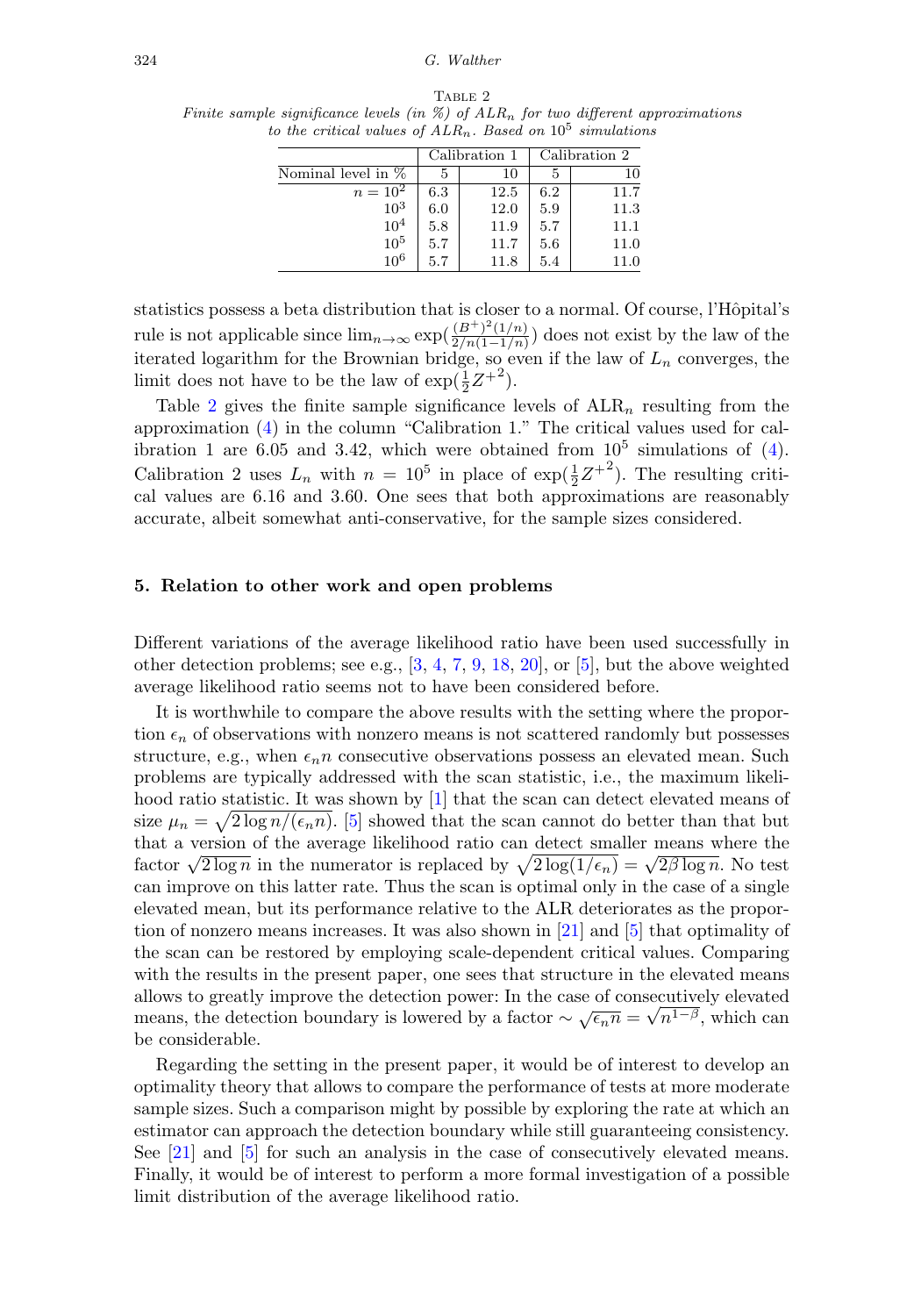## **Acknowledgement**

The author would like to thank David Siegmund and Jon Wellner for helpful discussions.

# **References**

- <span id="page-8-19"></span>[1] Arias-Castro, E., Donoho, D. L. and Huo, X. (2005). Near-optimal detection of geometric objects by fast multiscale methods. IEEE Trans. Inform. Th. **51** 2402–2425.
- <span id="page-8-6"></span>[2] Berk, R. H. and Jones, D. H. (1979). Goodness-of-fit test statistics that dominate the Kolmogorov statistics. Z. Wahrsch. Verw. Gebiete. **47** 47–59.
- <span id="page-8-12"></span>[3] Burnashev, M. V. and Begmatov, I. A. (1990). On a problem of detecting a signal that leads to stable distributions. Theory Probab. Appl. **35** 556–560.
- <span id="page-8-13"></span>[4] Chan, H. P. (2009). Detection of spatial clustering with average likelihood ratio test statistics. Ann. Statist. **37** 3985–4010.
- <span id="page-8-18"></span>[5] Chan, H. P. and Walther, G. (2011). Detection with the scan and the average likelihood ratio. Manuscript.
- <span id="page-8-0"></span>[6] DONOHO, D. AND JIN, J. (2004). Higher criticism for detecting sparse heterogeneous mixtures. Ann. Statist. **32** 962–994.
- <span id="page-8-14"></span>[7] DÜMBGEN, L.  $(1998)$ . New goodness-of-fit tests and their application to nonparametric confidence sets. Ann. Statist. **26** 288–314.
- <span id="page-8-10"></span>[8] Eicker, F. (1979). The asymptotic distribution of the suprema of the standardized empirical processes. Ann. Statist. **7** 116–138.
- <span id="page-8-15"></span>[9] Gangnon, R. E. and Clayton, M. K. (2001). The weighted average likelihood ratio test for spatial disease clustering. Stat. Med. **20** 2977–2987.
- <span id="page-8-11"></span>[10] Hall, P. (1979). On the rate of convergence of normal extremes. J. Appl. Probab. **16** 433–439.
- <span id="page-8-5"></span>[11] Hoeffding, W. (1963). Probability inequalities for sums of bounded random variables. J. Amer. Statist. Assoc. **58** 13–30.
- <span id="page-8-1"></span>[12] Ingster, Y. I. (1997). Some problems of hypothesis testing leading to infinitely divisible distributions. Math. Methods Statist. **6** 47–69.
- <span id="page-8-2"></span>[13] INGSTER, Y. I. (1998). Minimax detection of a signal for  $l<sup>n</sup>$ -balls. Math. Methods Statist. **7** 401–428.
- <span id="page-8-9"></span>[14] Jaeschke, D. (1979). The asymptotic distribution of the supremum of the standardized empirical distribution function on subintervals. Ann. Statist. **7** 108–115.
- <span id="page-8-7"></span>[15] Jager, L. and Wellner, J. A. (2007). Goodness-of-fit tests via phidivergences. Ann. Statist. **35** 2018–2053.
- <span id="page-8-3"></span>[16] Jin, J. (2004). Detecting a target in very noisy data from multiple looks. IMS Monograph. **45** 255–286.
- <span id="page-8-8"></span>[17] Lehmann, E. L. and Romano, J. P. (2005). Testing Statistical Hypotheses, Third Edition, Springer, New York.
- <span id="page-8-16"></span>[18] Shiryaev, A. N. (1963). On optimum methods in quickest detection problems. Theory Probab. Appl. **8** 22–46.
- <span id="page-8-4"></span>[19] Shorack, G. R. and Wellner, J. A. (1986). Empirical Processes with Applications to Statistics. Wiley, New York.
- <span id="page-8-17"></span>[20] Siegmund, D. (2001). Is peak height sufficient? Genet. Epidemiol. **20** 403–408.
- <span id="page-8-20"></span>[21] Walther, G. (2010). Optimal and fast detection of spatial clusters with scan statistics. Ann. Statist. **38** 1010–1033.